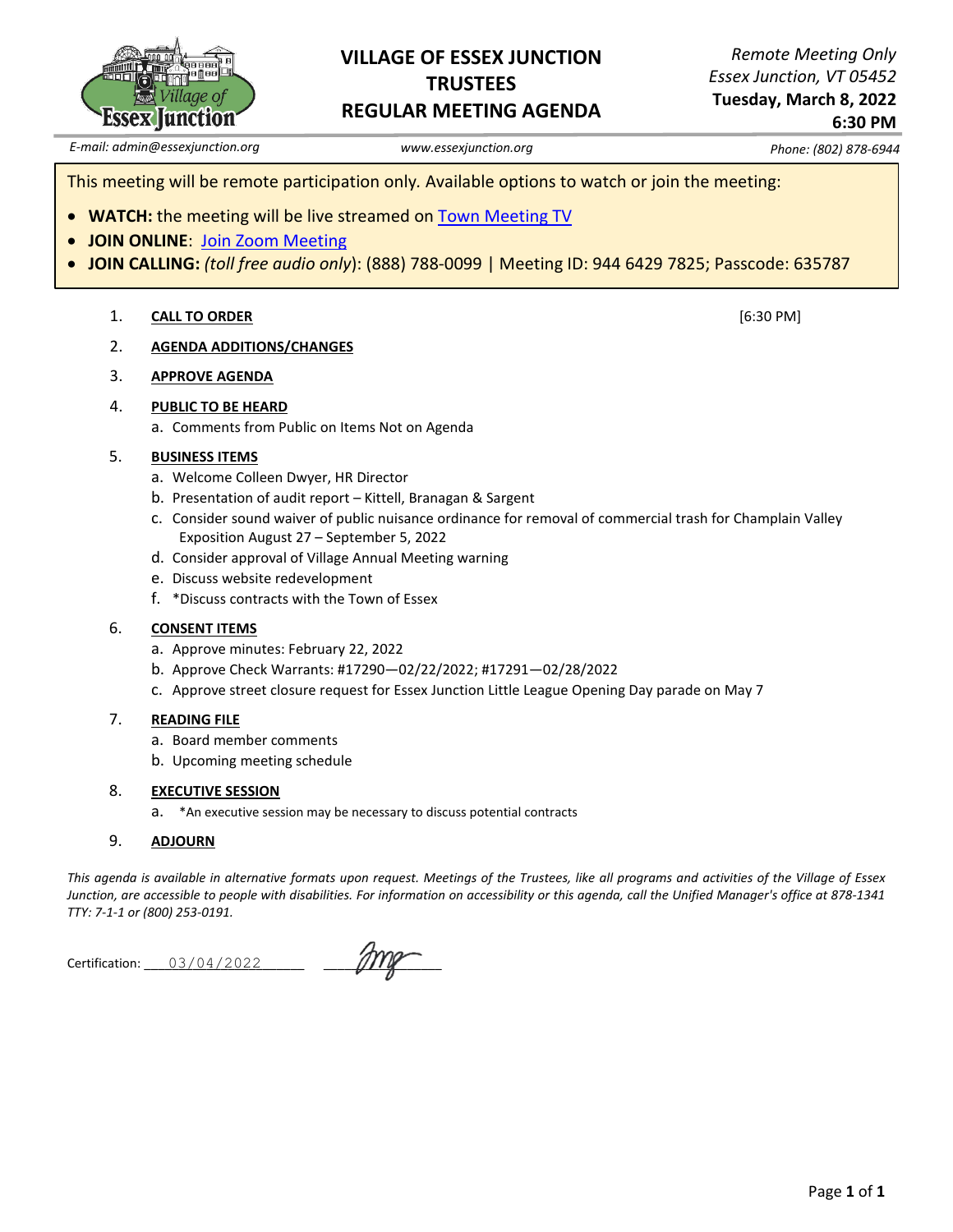| $\mathbf{1}$<br>2<br>3<br>$\overline{4}$<br>5                                                      | <b>VILLAGE OF ESSEX JUNCTION</b><br><b>BOARD OF TRUSTEES</b><br><b>MINUTES OF MEETING</b><br>March 8, 2022                                                                                                                                                                                                                                                                                                                                                                                                                                                                                                                                                                                                                                                                                                                                                                                                                                                                                                                                                                                                                                                                                                                                                                               |                                                                                                                                                                                                                                                                                                                                                                                                                                                                                                                    |  |
|----------------------------------------------------------------------------------------------------|------------------------------------------------------------------------------------------------------------------------------------------------------------------------------------------------------------------------------------------------------------------------------------------------------------------------------------------------------------------------------------------------------------------------------------------------------------------------------------------------------------------------------------------------------------------------------------------------------------------------------------------------------------------------------------------------------------------------------------------------------------------------------------------------------------------------------------------------------------------------------------------------------------------------------------------------------------------------------------------------------------------------------------------------------------------------------------------------------------------------------------------------------------------------------------------------------------------------------------------------------------------------------------------|--------------------------------------------------------------------------------------------------------------------------------------------------------------------------------------------------------------------------------------------------------------------------------------------------------------------------------------------------------------------------------------------------------------------------------------------------------------------------------------------------------------------|--|
| 6<br>$\overline{7}$<br>$\, 8$<br>9<br>10<br>11<br>12<br>13<br>14<br>15                             | <b>ADMINISTRATION:</b><br><b>OTHERS PRESENT:</b>                                                                                                                                                                                                                                                                                                                                                                                                                                                                                                                                                                                                                                                                                                                                                                                                                                                                                                                                                                                                                                                                                                                                                                                                                                         | <b>TRUSTEES PRESENT:</b> Andrew Brown, President; Raj Chawla, Vice President; Dan Kerin; Amber<br>Thibeault; George Tyler<br>Colleen Dwyer, Director of Human Resources; Wendy Hysko, Library<br>Director/Interim Co-Manager; Brad Luck, Essex Junction Recreation & Parks<br>Director/Interim Co-Manager; Jess Morris, Finance Director<br>Annie Cooper, Patty Davis, Paul Hansen, Jeffrey Kershner, Bill Keyser,<br>Chris Kline, Roseanne Prestipino, Tim Shea, Bob, Harlan Smith, Michael<br>Thorne             |  |
| 16<br>17<br>18<br>19<br>20<br>21                                                                   | 1. CALL TO ORDER<br>Andrew Brown called the meeting to order at 6:30 pm.<br>2. AGENDA ADDITIONS/CHANGES<br>Mr. Luck noted an updated document for consent agenda item number 6c.                                                                                                                                                                                                                                                                                                                                                                                                                                                                                                                                                                                                                                                                                                                                                                                                                                                                                                                                                                                                                                                                                                         |                                                                                                                                                                                                                                                                                                                                                                                                                                                                                                                    |  |
| 22<br>23<br>24<br>25<br>26<br>27<br>28<br>29<br>30                                                 | 3. APPROVE AGENDA<br>DAN KERIN made a motion, and RAJ CHAWLA seconded, to approve the agenda as amended.<br>The motion passed 5-0.<br>4. PUBLIC TO BE HEARD<br>a. Comments from public on items not on the agenda<br>None at this time.                                                                                                                                                                                                                                                                                                                                                                                                                                                                                                                                                                                                                                                                                                                                                                                                                                                                                                                                                                                                                                                  |                                                                                                                                                                                                                                                                                                                                                                                                                                                                                                                    |  |
| 31<br>32<br>33<br>34<br>35<br>36<br>37<br>38<br>39<br>40<br>41<br>42<br>43<br>44<br>45<br>46<br>47 | 5. BUSINESS ITEMS<br>a. Welcome Colleen Dwyer, HR Director<br>The Trustees welcomed Collen Dwyer as the new Director of Human Resources for Essex Junction.<br>b. Presentation of audit report – Kittell, Branagan & Sargent<br>Mr. Keyser presented the audit report, noting that it was conducted on-site in October of 2021 and<br>completed and submitted in January 2022. He said that there were no material adjustments that were<br>proposed by the auditor and that there were minor adjustments recommended (but nothing of<br>concern). He said that consistent with the prior years, there was a single audit required because the<br>Village spent in excess of \$750,000 of federal funding (including Dept. of Transportation funding for<br>the Crescent Connector and FEMA funding for the Densmore Road project). He said that because the<br>Crescent Connector projected was tested in previous years, the Village qualified as a low-risk single<br>audit, and the auditors found no risks or material weaknesses and no findings. He said that there may<br>be another single audit required for 2022 due to the receipt of federal Covid relief funding.<br>Mr. Keyser noted a general fund balance of \$865,000, and that \$136,000 has been assigned for future |                                                                                                                                                                                                                                                                                                                                                                                                                                                                                                                    |  |
| 48<br>49<br>50<br>51<br>52<br>53                                                                   |                                                                                                                                                                                                                                                                                                                                                                                                                                                                                                                                                                                                                                                                                                                                                                                                                                                                                                                                                                                                                                                                                                                                                                                                                                                                                          | expenditures. He noted that water/sanitation funds are meant to be self-sustaining. He said that<br>revenues were up in 2020 due to rate increases as well as usage increases. He noted that the<br>recreation fund had income of \$75,000, decreasing its overall deficit to under \$100,000.<br>Mr. Keyser spoke about the audit process, which entails a review and test of all balance sheet figures<br>and an analytical review of the income and expenses for the Village, and then entails meeting with the |  |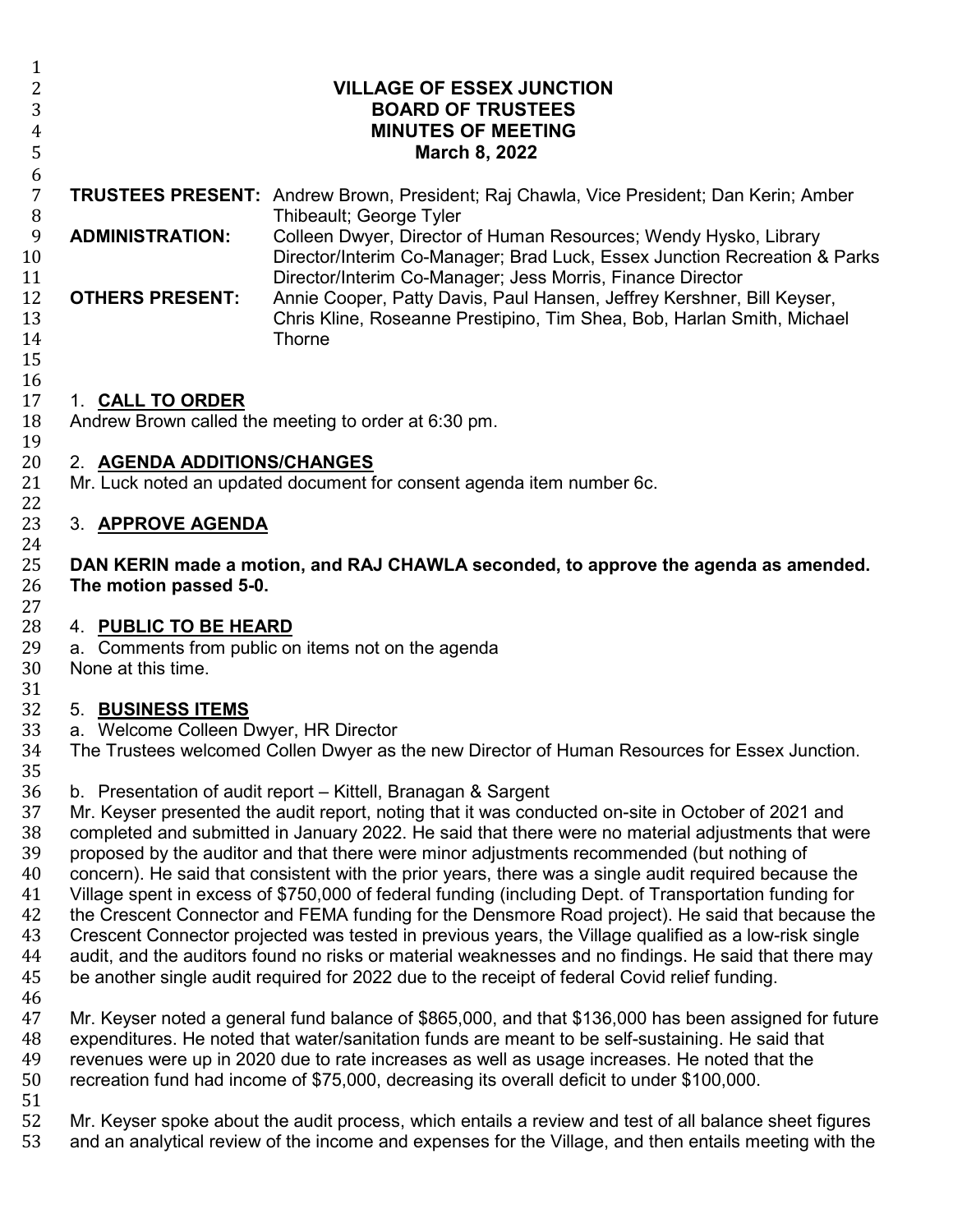54 Village's financial department. Mr. Keyser noted that there are very strong controls in place to ensure<br>55 that expenses are being paid and revenue is being received and coded appropriately. that expenses are being paid and revenue is being received and coded appropriately. 56<br>57 Mr. Kerin acknowledged the hard work of the financial department and the auditors through this audit. 58<br>59 59 Mr. Tyler asked about the Whitcomb Terrace loan fund. Mr. Keyser said that it is comprised of grant 60<br>60 funds received and passed through as a loan to Whitcomb Terrace, but is a net-zero on financial 60 funds received and passed through as a loan to Whitcomb Terrace, but is a net-zero on financial statements (in effect, it won't be collected in future). 62<br>63 63 c. Consider sound waiver of public nuisance ordinance for removal of commercial trash for<br>64 Champlain Valley Exposition August 27 – September 5, 2022 64 Champlain Valley Exposition August 27 – September 5, 2022 65 Mr. Luck began by noting that an ordinance was recently passed preventing trash haulers from<br>66 collecting trash prior to 7:00 AM, and noted that Mr. Shea, the owner of Champlain Valley Expos 66 collecting trash prior to 7:00 AM, and noted that Mr. Shea, the owner of Champlain Valley Exposition, 67 has requested a waiver for the duration of the Champlain Valley Fair, so that trash may be collected beginning at 6:00 AM. 69<br>70 70 Mr. Shea said that they try to be conscious of neighbors 355 days of the year, but because of the<br>71 volume of trash during the fair, they are hoping that they could have trash hauled beginning at 6:0 71 volume of trash during the fair, they are hoping that they could have trash hauled beginning at 6:00 am, prior to staff, volunteers, and fair-goers arriving. 73 74 Mr. Brown noted that there is a flurry of activity during the days of the Expo and the community<br>75 typically expects and anticipates it. Mr. Tyler agreed, saying that removing garbage from the pre 75 typically expects and anticipates it. Mr. Tyler agreed, saying that removing garbage from the previous day is an important part of daily preparation for the fair. 77 **GEORGE TYLER made a motion, and DAN KERIN seconded, that the Trustees grant a sound**  78 **waiver to Champlain Valley Exposition and allow trash haulers to begin no earlier than 6:00a.m.**  79 **from August 27-September 5, 2022. The motion passed 5-0.** 80 d. Consider approval of Village Annual Meeting warning<br>81 Mr. Luck noted 3 regular and 4 new ballot initiatives for th 81 Mr. Luck noted 3 regular and 4 new ballot initiatives for the April meeting. He said that the new ballot 82<br>82 initiatives pertain to increasing the unrestricted fund balance, a local option tax, allowing cannabis 82 initiatives pertain to increasing the unrestricted fund balance, a local option tax, allowing cannabis<br>83 retailers in Essex Junction, and a bond to replace the Main Street water line. retailers in Essex Junction, and a bond to replace the Main Street water line. 84<br>85 85 Mr. Chawla said that the informational meeting on the ballot is being held nearly 2 weeks after ballots<br>86 are being mailed. He said that if Essex Junction continues to mail ballots to voters in future, it would b 86 are being mailed. He said that if Essex Junction continues to mail ballots to voters in future, it would be<br>87 good to have informational meetings take place earlier in the process. Mr. Brown agreed, saying that 87 good to have informational meetings take place earlier in the process. Mr. Brown agreed, saying that 88 the Junction should hold additional informational meetings prior to the Village annual meeting in order<br>89 to educate voters on ballot items. Mr. Tyler also agreed, saving that the process for getting information 89 to educate voters on ballot items. Mr. Tyler also agreed, saying that the process for getting information<br>90 out to voters is not in sync with getting ballots out to voters. He said that information should go out to 90 out to voters is not in sync with getting ballots out to voters. He said that information should go out to<br>91 voters in a more timely way in future. voters in a more timely way in future. 92<br>93 93 Mr. Brown noted that the Junction's newsletter will be mailed soon and should arrive in homes by 94 March 23<sup>rd</sup>, and that it contains more information about the articles on the ballot. March 23 $rd$ , and that it contains more information about the articles on the ballot. 95<br>96 96 Harlan Smith asked if Junction ballots should be dropped off at 81 Main Street or 2 Lincoln Street. Mr. Brown said that the clerk is still located at 81 Main Street, which is where ballots should go. 98<br>99 99 **DAN KERIN made a motion, and GEORGE TYLER seconded, that the Trustees recommend that**  100 **the Village of Essex Junction assess a one percent sales tax, a one percent meals and** 101 **alcoholic beverages tax, and a one percent rooms tax pursuant to 24 V.S.A. § 138(b) and place**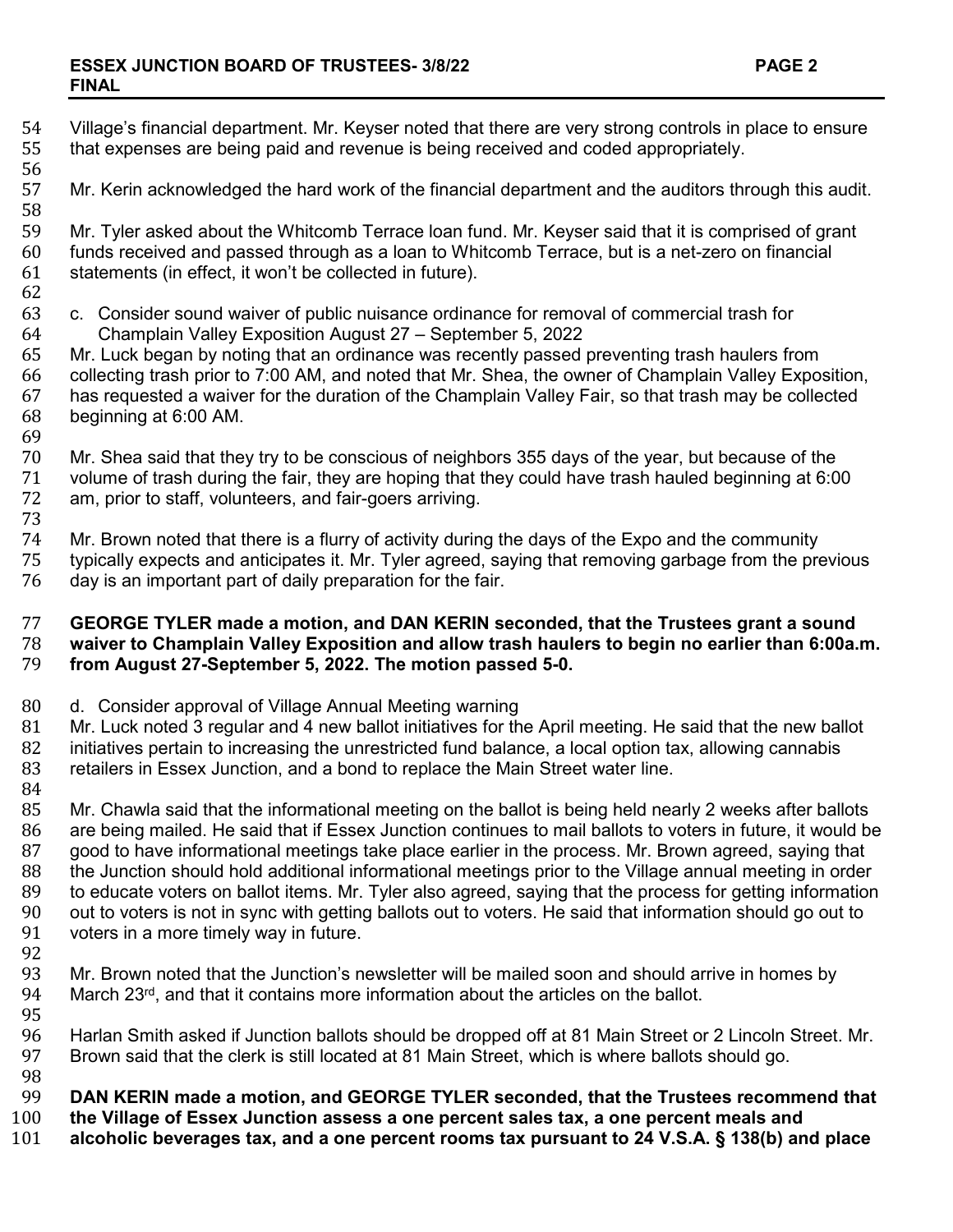102 **this question for consideration by the voters on the April 12, 2022, Annual Meeting Australian**  103 **ballot. The motion passed 5-0.**

104<br>105 **DAN BROWN mode a motion, and RAJ CHAWLA seconded, that the Trustees approve of the warning for the Village of Essex Junction Informational Hearing on April 6, 2022 and the Annual Meeting on April 12, 2022. The motion passed 5-0.**

108<br>109 109 e. Discuss website redevelopment<br>110 Mr. Luck began the discussion by no

110 Mr. Luck began the discussion by noting that the Village website has not been updated in the last 8-10<br>111 vears. He said that the Trustees had previously agreed that when the Town moves to a new web 111 years. He said that the Trustees had previously agreed that when the Town moves to a new web<br>112 vendor, the Village wouldn't. He noted that updates need to be done in order to remain ADA-112 vendor, the Village wouldn't. He noted that updates need to be done in order to remain ADA-<br>113 compliant. He asked whether the Trustees would like to redevelop the website now. He noted 113 compliant. He asked whether the Trustees would like to redevelop the website now. He noted that 114 there is funding in the current budget to pay for upgrades or redevelopment, and asked whether the 114 there is funding in the current budget to pay for upgrades or redevelopment, and asked whether the 115 Junction should stay with its current vendor—Ecopixel—who is also a local vendor, or whether they 115 Junction should stay with its current vendor—Ecopixel—who is also a local vendor, or whether they<br>116 would consider posting a Request for Proposals (RFP) for a new vendor. would consider posting a Request for Proposals (RFP) for a new vendor.

 $\frac{117}{118}$ 118 Mr. Tyler said that he is comfortable with an update and renovation to the website, as opposed to 119 purchasing a new one. He said that he likes the flexible nature of the current website design. He a 119 purchasing a new one. He said that he likes the flexible nature of the current website design. He asked<br>120 that the new City status of the Junction be included in any updates to the website. Mr. Brown agreed 120 that the new City status of the Junction be included in any updates to the website. Mr. Brown agreed<br>121 that this should be thought of more as an update to the existing website and upgrades to its back end 121 that this should be thought of more as an update to the existing website and upgrades to its back end.<br>122 He said that he has no concerns with retaining the current vendor, especially given their local nature. 122 He said that he has no concerns with retaining the current vendor, especially given their local nature.<br>123 He said that in terms of timing, he asked whether it would make more sense to update some aspects 123 He said that in terms of timing, he asked whether it would make more sense to update some aspects<br>124 once the Village becomes a City. Ms. Hysko replied that it would be an upgrade and it would be 124 once the Village becomes a City. Ms. Hysko replied that it would be an upgrade and it would be<br>125 erlatively easy to update graphics and logos. Mr. Chawla said that he would be comfortable with 125 relatively easy to update graphics and logos. Mr. Chawla said that he would be comfortable with an 126 upgrade. upgrade.

 $\frac{127}{128}$ 

Annie Cooper expressed support for upgrading the website.

129<br>130

130 f. \*Discuss contracts with the Town of Essex<br>131 Mr. Luck noted that there are four outstanding

131 Mr. Luck noted that there are four outstanding agreements between the Town and the Village, and that 132<br>132 the two entities will be exchanging edits back and forth until the next joint meeting in order to reach 132 the two entities will be exchanging edits back and forth until the next joint meeting in order to reach 133 are annest and that the outstanding agreement. He noted that the outstanding agreements are in finance, clerk, 133 agreement. He noted that the outstanding agreements are in finance, clerk, recreation/Indian<br>134 Brook/senior center/senior bus, and shared boards/commissions/committees areas. Brook/senior center/senior bus, and shared boards/commissions/committees areas.

135<br>136 136 Mr. Luck began by walking through the shared committees agreement. He noted that the Town is<br>137 willing to discuss staffing and resources for Essex BEST. He noted that Essex BEST is not a 137 willing to discuss staffing and resources for Essex BEST. He noted that Essex BEST is not a<br>138 Selectboard or Trustee-appointed entity. Mr. Brown and Mr. Chawla agreed that it would be b 138 Selectboard or Trustee-appointed entity. Mr. Brown and Mr. Chawla agreed that it would be best to try<br>139 and work through the details around shared committees and boards during the transition year, rather 139 and work through the details around shared committees and boards during the transition year, rather<br>140 than trying to come to a decision by the end of the month. Mr. Tyler concurred. Mr. Brown said that th 140 than trying to come to a decision by the end of the month. Mr. Tyler concurred. Mr. Brown said that the 141<br>141 Board could continue to work on Essex BEST staffing. resources, and funding and engage with Essex 141 Board could continue to work on Essex BEST staffing, resources, and funding and engage with Essex<br>142 BEST in these efforts, as well as agree to engage in conversation on a shared Housing Commission, 142 BEST in these efforts, as well as agree to engage in conversation on a shared Housing Commission, 143 He said that he would recommend removing from overarching MOU. He said that he would recommend removing from overarching MOU.

144<br>145 145 Mr. Tyler asked whether the Selectboard intends to try and separate the Tri-Town Committee; he said 146 that it is not possible to do that, since those three communities are on the permits for water and sewer. 146 that it is not possible to do that, since those three communities are on the permits for water and sewer.<br>147 Mr. Brown said that they will confirm and reinforce that the Tri-Town Committee cannot be dissolved. Mr. Brown said that they will confirm and reinforce that the Tri-Town Committee cannot be dissolved.

148<br>149 149 Mr. Chawla suggested acknowledging that the Junction is willing to pay an equitable share of 150<br>150 operation for shared committees in FY24.

- operation for shared committees in FY24.
- 151